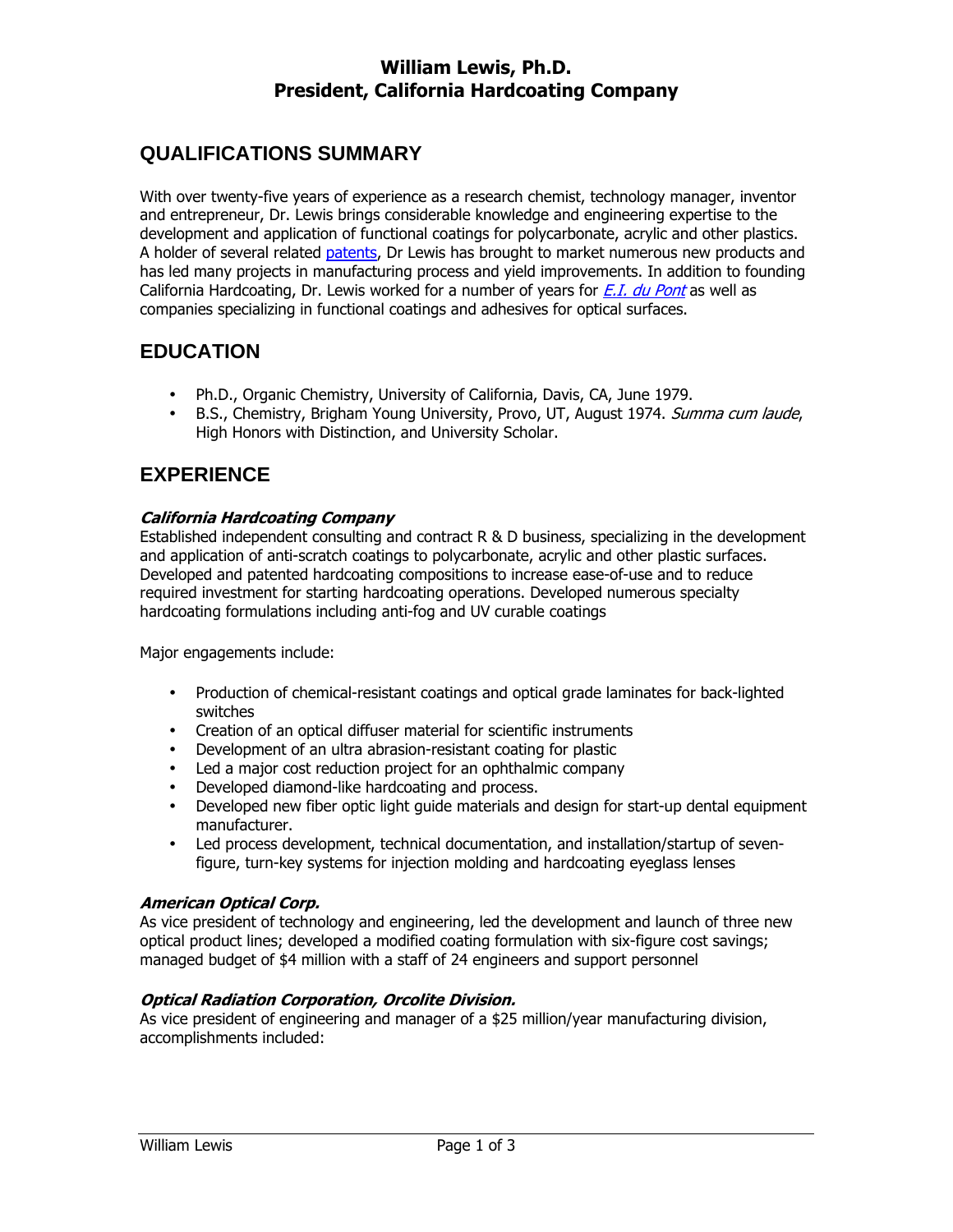## William Lewis, Ph.D. President, California Hardcoating Company

- Bringing several inventions into development and enhanced existing products; led the development of several new photochromic, aspheric and high refractive index lenses products
- Development of a new state-of-the-art injection molding and coating technology;
- Numerous enhancements to existing products
- Seven figure cost savings through upgrade of tooling, equipment and processes.

#### Swedlow, Inc.

As the manager of polymer research, led a team of thirty in the research and development of polymeric materials for advanced aircraft canopies, windshields, windows, and specialty commercial applications. Responsibilities also included durability testing and process development. Specific developments and commercializations accomplishments include:

- Improved silica-filled acrylic and siloxane coatings
- Mineral-based diffuser coatings
- Composites for tooling, diffuser and mirror structures
- UV-curable polymer systems, protective coatings for metallic films
- Photo-resistant formulations,
- Improved moisture-resistant adhesion promoters for glass-plastic laminates,
- Abrasion-resistant and barrier coatings,
- Various novel coating and casting processes.

#### E.I. du Pont de Nemours and Co., Inc.

As a senior research chemist and manager, led and participated over the course of several years in numerous research and development projects:

- The proposal, design, synthesis of novel mechanisms for inhibitors of glutamic acid decarboxylase enzyme and for the gamma-aminobutyric acid/chloride ion channel
- Studies of environmental breakdown and metabolism of new herbicides to support EPA registration
- Set up of a biological assay for enzyme inhibitor work
- Development of two new research programs in synthetically modified, fermentationproduced macrolides and in photodynamic cytotoxic agents with potential medicinal/agricultural uses
- Development of improved stabilizers for "Lycra" spandex, a polyurethane-urea block copolymer fiber
- Participation in development of long-range research strategies for Lycra

## **PUBLICATIONS**

W. Lewis, Ph. D. Dissertation, University of California. Davis, 1979, 205pp. Preparation and Utilization of (Z)-1-(Trimethylsilyl)-1-alkenylalanes and Lithium (E)-1-Chloro-1-alkenylalanates Derived from 1-Alkynes, as intermediates for stereospecific syntheses of trisubstituted olefins.

G. Zweifel and W. Lewis, J. Org. Chem., 43, 2739, (1978). Stereoselective Syntheses of ((E)- and (Z)-1-Halo-1-alkenyl)silanes from Alkynes

G. Zweifel, W. Lewis, and H. P. On, J. Amer. Chem. Soc., 101, 5102 (1979). alpha-Chloroalkenylalanates. Their Preparation and Conversion into (E)-1-Chloro-1-alkenes and Mixed 1,1-Dihalo-1-alkenes